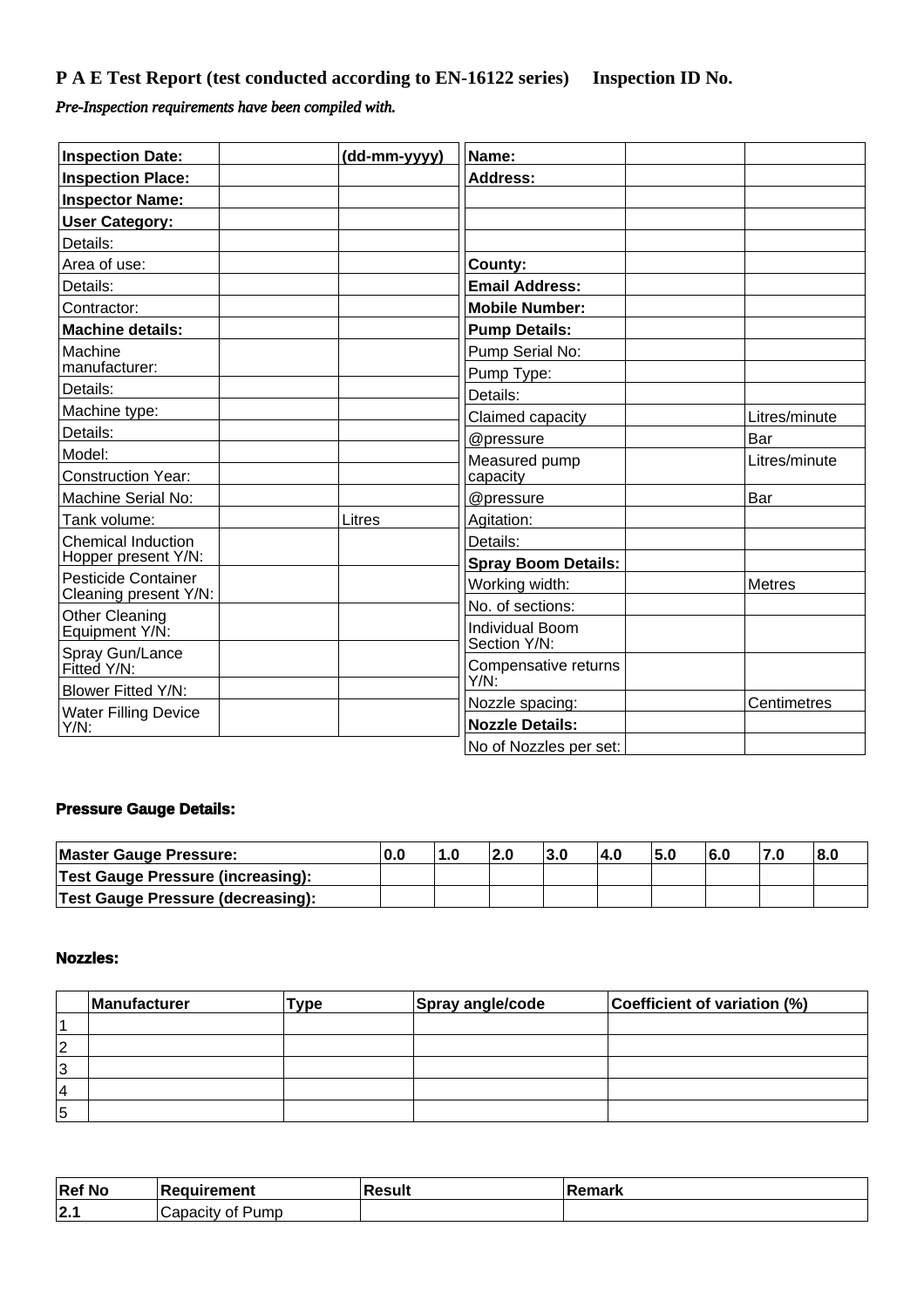| 2.2  | Pulsations(<10% working<br>pressure)                                 |
|------|----------------------------------------------------------------------|
| 2.3  | Air chamber (if applicable)                                          |
| 2.4  | Leakages - from pump                                                 |
| 3.1  | Visible recirculation (half<br>filled tank)                          |
| 4.1  | Leakages - from spray tank                                           |
| 4.2  | Strainer                                                             |
| 4.3  | Pressure compensation - in<br>tank lid                               |
| 4.4  | Level Indicator                                                      |
| 4.5  | Emptying                                                             |
| 4.6  | Non-return valve on water<br>filling device                          |
| 4.7  | Suction side filter present                                          |
| 4.8  | Chemical induction hopper<br>working and no leakages (if<br>present) |
| 4.9  | Grating (<20mm)                                                      |
| 4.10 | Can cleaning device (if<br>present)                                  |
| 4.11 | Other cleaning equipment (if<br>present)                             |
| 5.1  | Function - of controls                                               |
| 5.2  | Leakages - from controls                                             |
| 5.3  | Operation of controls                                                |
| 5.4  | Pressure gauge - readibility                                         |
| 5.5  | Pressure gauge - marking                                             |
| 5.6  | Pressure gauge - diameter                                            |
| 5.7  | Pressure gauge - accuracy                                            |
| 5.8  | Pressure adjusting devices                                           |
| 5.9  | Other measuring devices                                              |
| 5.10 | All nozzles on/off<br>simultaneously                                 |
| 5.11 | Individual boom sections<br>on/off                                   |
| 6.1  | Leakages - from pipes and<br>hoses                                   |
| 6.2  | Bending, abrasion on spray<br>lines                                  |
| 7.1  | Pressure filter presence                                             |
| 7.2  | Filter isolating device                                              |
| 7.3  | Filters inserts changeability                                        |
| 8.1  | Stability, straightness                                              |
| 8.2  | Symmetry                                                             |
| 8.3  | Automatic resetting                                                  |
| 8.4  | Nozzle spacing, orientation                                          |
| 8.5  | Nozzle height (10cm or<br>0.5%                                       |
| 8.6  | Spraying and dripping on<br>machine parts                            |
| 8.7  | Prevention of nozzle<br>damage                                       |
| 8.8  | Height adjustment - where<br>fitted                                  |
| 8.9  | Damping/Slope<br>compensation/Stabilization                          |
| 8.10 | Blower system functional<br>and adjustable                           |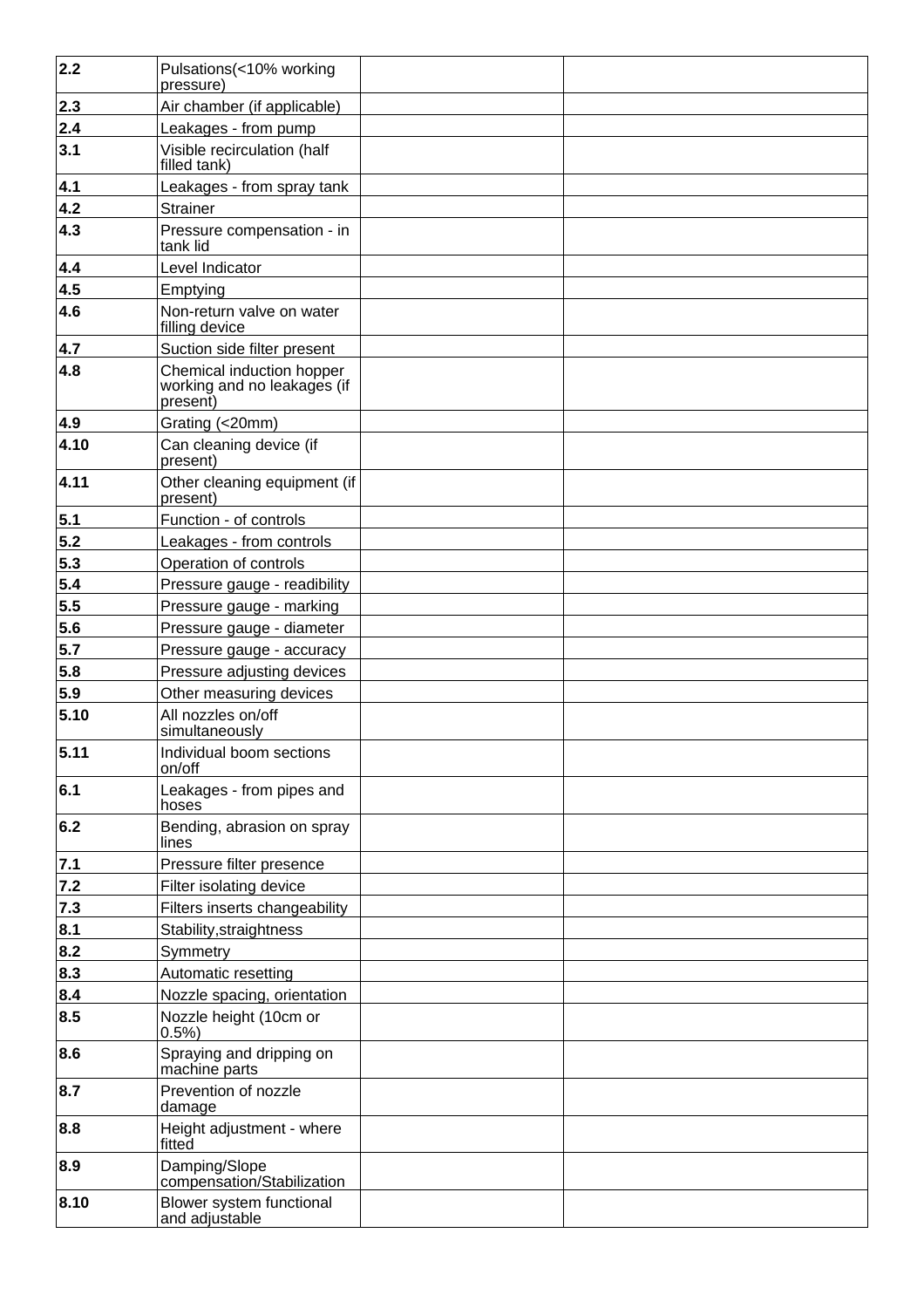| 8.11 | Spray gun/lance trigger<br>Ifunctional            |  |
|------|---------------------------------------------------|--|
| 8.12 | Spray gun/lance flow rate<br>and angle adjustable |  |

|                         |          | pressure at the inlet of boom section)                    |                                                             |                                                                            |                                                                            |                |                                                                      |                                                           | Measurement of pressure variation (using 1 reference Measurement of pressure drop at end of each boom<br>section (using at least 2 reference pressures) |                                                                          |
|-------------------------|----------|-----------------------------------------------------------|-------------------------------------------------------------|----------------------------------------------------------------------------|----------------------------------------------------------------------------|----------------|----------------------------------------------------------------------|-----------------------------------------------------------|---------------------------------------------------------------------------------------------------------------------------------------------------------|--------------------------------------------------------------------------|
| <b>Claimed Pressure</b> |          |                                                           | Bar                                                         |                                                                            |                                                                            |                | Claimed Pressure   Bar(P1)                                           |                                                           | Bar(P2)                                                                                                                                                 |                                                                          |
| Section Nozzle          | location | Pressure<br>measured<br>with all<br>sections<br>open (PO) | Pressure<br>measured<br>as sections<br>closed one<br>by one | Calculation<br>$9.1 -$<br>Compensati<br>ve returns<br>at section<br>inlets | Calculation<br>$9.3 -$<br>pressure<br>distribution<br>at section<br>inlets | Section Nozzle | Pressure<br>location   measured<br>with all<br>sections<br>open (P1) | Pressure<br>measured<br>with all<br>sections<br>open (P2) | Calculation<br>$9.2 -$<br>Pressure<br>drop at end<br>of sections                                                                                        | Calculation<br>$9.4 -$<br>pressure<br>distribution<br>within<br>sections |
|                         |          |                                                           |                                                             |                                                                            |                                                                            |                |                                                                      |                                                           |                                                                                                                                                         |                                                                          |
|                         |          |                                                           |                                                             |                                                                            |                                                                            |                |                                                                      |                                                           |                                                                                                                                                         |                                                                          |
|                         |          |                                                           |                                                             |                                                                            |                                                                            |                |                                                                      |                                                           |                                                                                                                                                         |                                                                          |
|                         |          |                                                           |                                                             |                                                                            |                                                                            |                |                                                                      |                                                           |                                                                                                                                                         |                                                                          |
|                         |          |                                                           |                                                             |                                                                            |                                                                            |                |                                                                      |                                                           |                                                                                                                                                         |                                                                          |
|                         |          |                                                           |                                                             |                                                                            |                                                                            |                |                                                                      |                                                           |                                                                                                                                                         |                                                                          |
|                         |          |                                                           |                                                             |                                                                            |                                                                            |                |                                                                      |                                                           |                                                                                                                                                         |                                                                          |
|                         |          |                                                           |                                                             |                                                                            |                                                                            |                |                                                                      |                                                           |                                                                                                                                                         |                                                                          |
|                         |          |                                                           |                                                             |                                                                            |                                                                            |                |                                                                      |                                                           |                                                                                                                                                         |                                                                          |
|                         |          |                                                           |                                                             |                                                                            |                                                                            |                |                                                                      |                                                           |                                                                                                                                                         |                                                                          |
|                         |          |                                                           |                                                             |                                                                            |                                                                            |                |                                                                      |                                                           |                                                                                                                                                         |                                                                          |
|                         |          |                                                           |                                                             |                                                                            |                                                                            |                |                                                                      |                                                           |                                                                                                                                                         |                                                                          |
|                         |          |                                                           |                                                             |                                                                            |                                                                            |                |                                                                      |                                                           |                                                                                                                                                         |                                                                          |
|                         |          |                                                           |                                                             |                                                                            |                                                                            |                |                                                                      |                                                           |                                                                                                                                                         |                                                                          |
|                         |          |                                                           |                                                             |                                                                            |                                                                            |                |                                                                      |                                                           |                                                                                                                                                         |                                                                          |
|                         |          |                                                           |                                                             |                                                                            |                                                                            |                |                                                                      |                                                           |                                                                                                                                                         |                                                                          |
|                         |          |                                                           |                                                             |                                                                            |                                                                            |                |                                                                      |                                                           |                                                                                                                                                         |                                                                          |
|                         |          |                                                           |                                                             |                                                                            |                                                                            |                |                                                                      |                                                           |                                                                                                                                                         |                                                                          |
|                         |          |                                                           |                                                             |                                                                            |                                                                            |                |                                                                      |                                                           |                                                                                                                                                         |                                                                          |
|                         |          |                                                           |                                                             |                                                                            |                                                                            |                |                                                                      |                                                           |                                                                                                                                                         |                                                                          |
|                         |          |                                                           |                                                             |                                                                            |                                                                            |                |                                                                      |                                                           |                                                                                                                                                         |                                                                          |
|                         |          |                                                           |                                                             |                                                                            |                                                                            |                |                                                                      |                                                           |                                                                                                                                                         |                                                                          |
|                         |          |                                                           |                                                             |                                                                            |                                                                            |                |                                                                      |                                                           |                                                                                                                                                         |                                                                          |
|                         |          |                                                           |                                                             |                                                                            |                                                                            |                |                                                                      |                                                           |                                                                                                                                                         |                                                                          |
|                         |          |                                                           |                                                             |                                                                            |                                                                            |                |                                                                      |                                                           |                                                                                                                                                         |                                                                          |
|                         |          |                                                           |                                                             |                                                                            |                                                                            |                |                                                                      |                                                           |                                                                                                                                                         |                                                                          |
|                         |          |                                                           |                                                             |                                                                            |                                                                            |                |                                                                      |                                                           |                                                                                                                                                         |                                                                          |

| <b>Ref No</b> | Requirement                                                                 | <b>Result</b> | Remark |
|---------------|-----------------------------------------------------------------------------|---------------|--------|
| 9.1           | Compensative returns at<br>section inlets (+/- 10%)                         |               |        |
| 9.2           | Pressure drop at end of<br>sections $(< 10\%$ , 2 test<br>pressures)        |               |        |
| 9.3           | Pressure distribution at<br>section inlets (+/- 10% of<br>average pressure) |               |        |
| 9.4           | Pressure distibution within<br>sections (pressure drop<br><10%              |               |        |